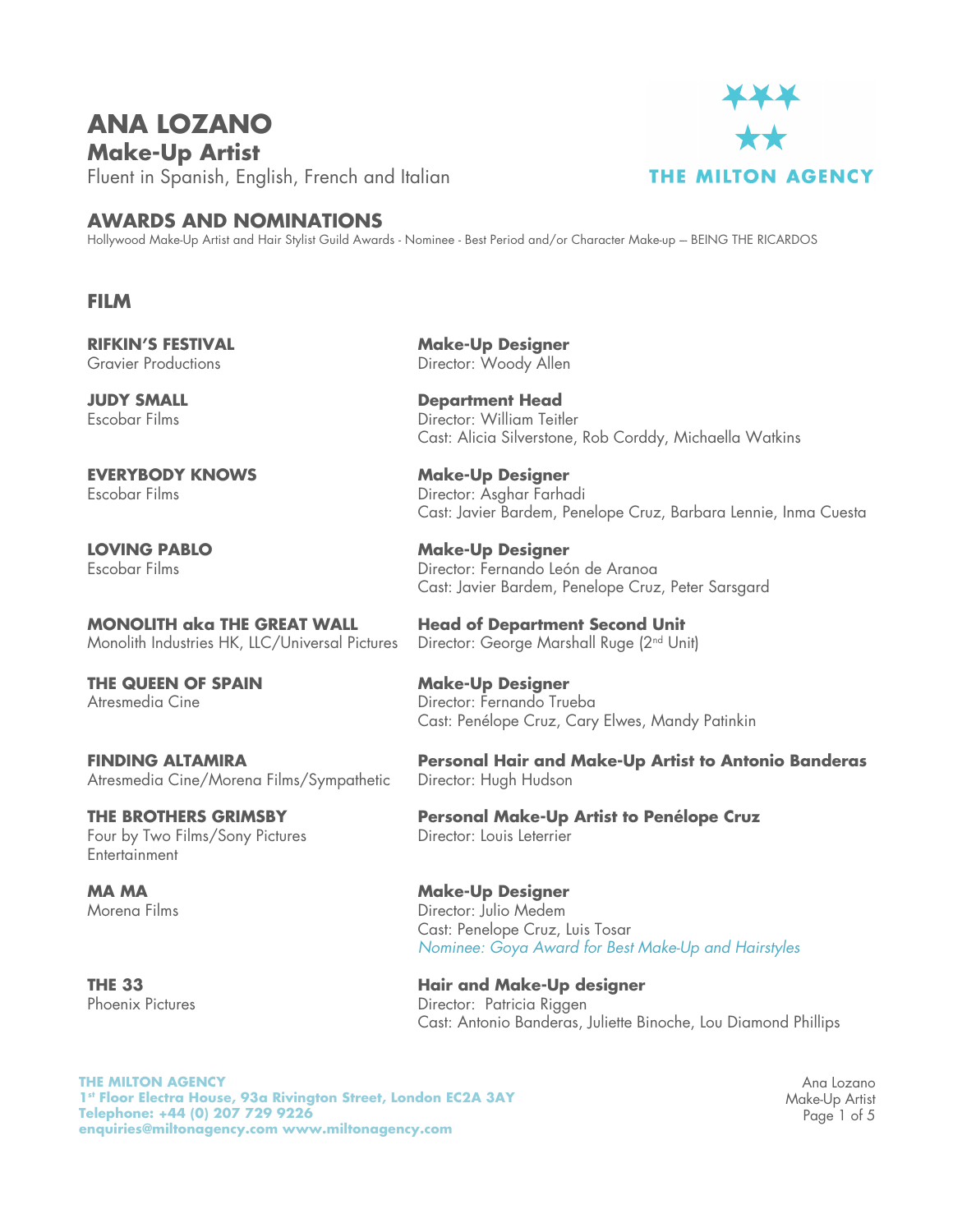**THE GUNMAN** Dark Castle Entertainment

**DRACULA UNTOLD** Universal Pictures/Legendary Pictures/Michael De Luca Productions

**ROBOCOP** OCP Productions LLC

**I'M SO EXCITED** El Deseo

**RED LIGHTS** Versus Entertainment

**PIRATES OF THE CARIBBEAN: ON STRANGER TIDES** Jerry Bruckheimer Films

**LA VICTORIA DE URSULA**  Dulces Sueños Producciones Cinematogràficas

**KNIGHT & DAY**  New Regency Pictures/ 20<sup>th</sup> Century Fox

**NINE** Weinstein Company

**BROKEN EMBRACES (LOS ABRAZOS ROTOS)** Universal International Pictures

**THE LIMITS OF CONTROL** Focus Features

**VICKY CRISTINA BARCELONA** Weinstein Company

**ELEGY**  Lakeshore Entertainment

**MEJOR QUE NUNCA**  JLA Productions/Magic Lantern/ Production Group/Tutor Cine/ Zahori Media

**Personal Make-Up Artist to Javier Bardem** Director: Pierre Morel

**Hair and Make-Up Artist Supervisor** Director: Gary Shore

**Head of Department Second Unit** Director: Jose Padilha

**Make-Up Designer**  Director: Pedro Almodovar Cast: Javier Camara, Paz Vega, Hugo Silva **Personal Make-Up Artist to Sigourney Weaver and Robert De Niro** Director: Rodrigo Cortes

**Personal Make-Up Artist to Penélope Cruz** Director: Rob Marshall

**Prosthetics & Special Make-Up Effects Artist** Director: Julio Marti and Nacho Ruipérez

**Key Make-Up Artist – Spain** Director: James Mangold

**Personal Make-Up Artist to Penélope Cruz** Director: Rob Marshall

**Make-Up Designer** Director: Pedro Almodovar Cast: Penélope Cruz, Lluis Homar *Nominee: Goya Award for Best Make-Up and Hairstyles*

**Hair and Make-Up Designer** Director: Jim Jarmusch Cast: Bill Murray, John Hurt, Gael Garcia Bernal, Tilda Swinton

**Make-Up Designer** Director: Woody Allen Cast: Scarlett Johansson, Javier Bardem, Penélope Cruz

**Personal Make-Up Artist to Penélope Cruz** Director: Isabel Coixet

**Make-Up Designer** Director: Dolores Payás Cast: Victoria Abril, Anna Galiena

**THE MILTON AGENCY 1st Floor Electra House, 93a Rivington Street, London EC2A 3AY Telephone: +44 (0) 207 729 9226 enquiries@miltonagency.com www.miltonagency.com**

Ana Lozano Make-Up Artist Page 2 of 5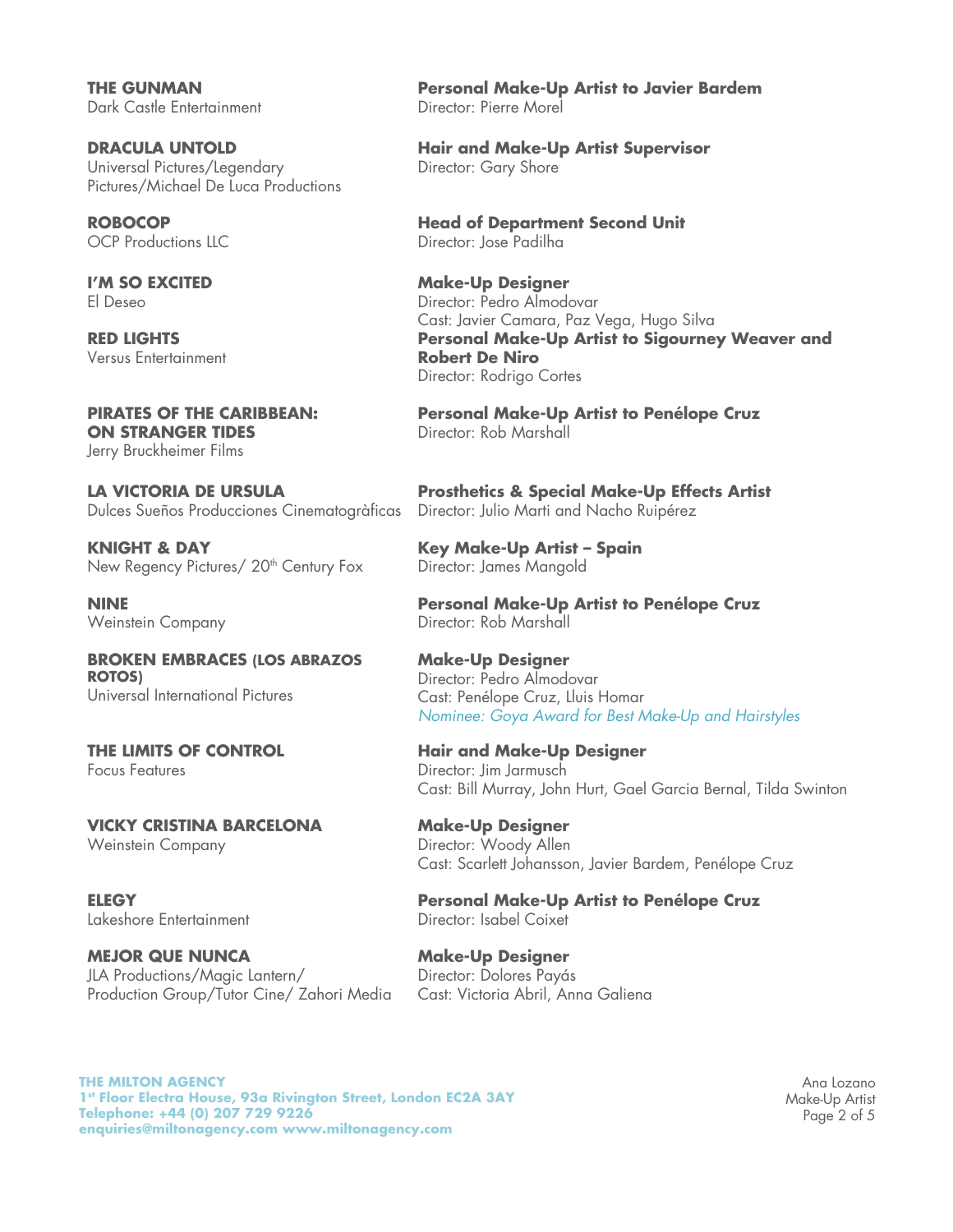**SUMMER RAIN (EL CAMINO DE LOS INGLESES)**  Green Moon Productions

**A MATADOR'S MISTRESS (MANOLETE)** Pierce/Williams Entertainment/ Future Films/Handmade Films/Lola Films

**OSCAR: THE COLOR OF DESTINY (ÓSCAR – EL COLOR DEL DESTINO)**  Report Line

**VOLVER (TO RETURN)** Canal+España/ El Deseo S.A.

**THE GOOD NIGHT**  Good Night Productions

**LES GENS HONNÊTES VIVENT EN FRANCE**  DMVB Films

**20 CENTIMETRES** Aligator Producciones/Divine Productions

**SWINDLED (INCAUTOS)**  Alquimia Cinema

**BAD EDUCATION (LA MALA EDUCACIÓN)** Canal+Espana/ El Deseo S.A./TVE

**IMAGINING ARGENTINA**  Multivideo/Arenas Entertainment/ Myriad Pictures/Green Moon Productions

**DON'T TEMPT ME (SIN NOTICIAS DE DIOS)**  Altavista Films/CARTEL/BMVB/Ensueno Films

**THE DANCER UPSTAIRS (PASOS DE BAILE)** Fox Searchlight Pictures/Lola Films/Mr. Mudd **Personal Make-Up Artist Designer to Victoria Abril** Director: Antonio Banderas

**Make-Up Designer** Director: Menno Meyjes Cast: Adrien Brody, Penélope Cruz

**Make-up Designer** Director: Lucas Fernández Cast: Joaquim de Almeida, Victoria Abril

**Make-Up Designer** Director: Pedro Almodóvar Cast: Penélope Cruz *Nominee: Goya Award for Best Make-Up and Hairstyles*

**Make-Up Designer: Penélope Cruz** Director: Jake Paltrow

**Personal Make-up Artist to Victoria Abril** Director: Bob Decout

**Make-Up Designer** Director: Ramón Salazar Cast: Monica Cervera, Pablo Puyol *Winner: Málaga Spanish Film Festival Award for Best Make-Up* 

**Make-Up Designer** Director: Miguel Bardem Cast: Ernesto Alterio, Victoria Abril, Federico Luppi

**Make-Up Designer** Director: Pedro Almodóvar Cast: Gael-García Bernal

**Make-Up Designer** Director: Christopher Hampton Cast: Antonio Banderas, Emma Thompson

**Make-Up Designer** Director: Agustín Díaz Yanes Cast: Victoria Abril, Fanny Ardant *Goya Award - Nominee - Best Make-Up and Hairstyles*

**Make-Up Designer** Director: John Malkovich Cast: Javier Bardem

**THE MILTON AGENCY 1st Floor Electra House, 93a Rivington Street, London EC2A 3AY Telephone: +44 (0) 207 729 9226 enquiries@miltonagency.com www.miltonagency.com**

Ana Lozano Make-Up Artist Page 3 of 5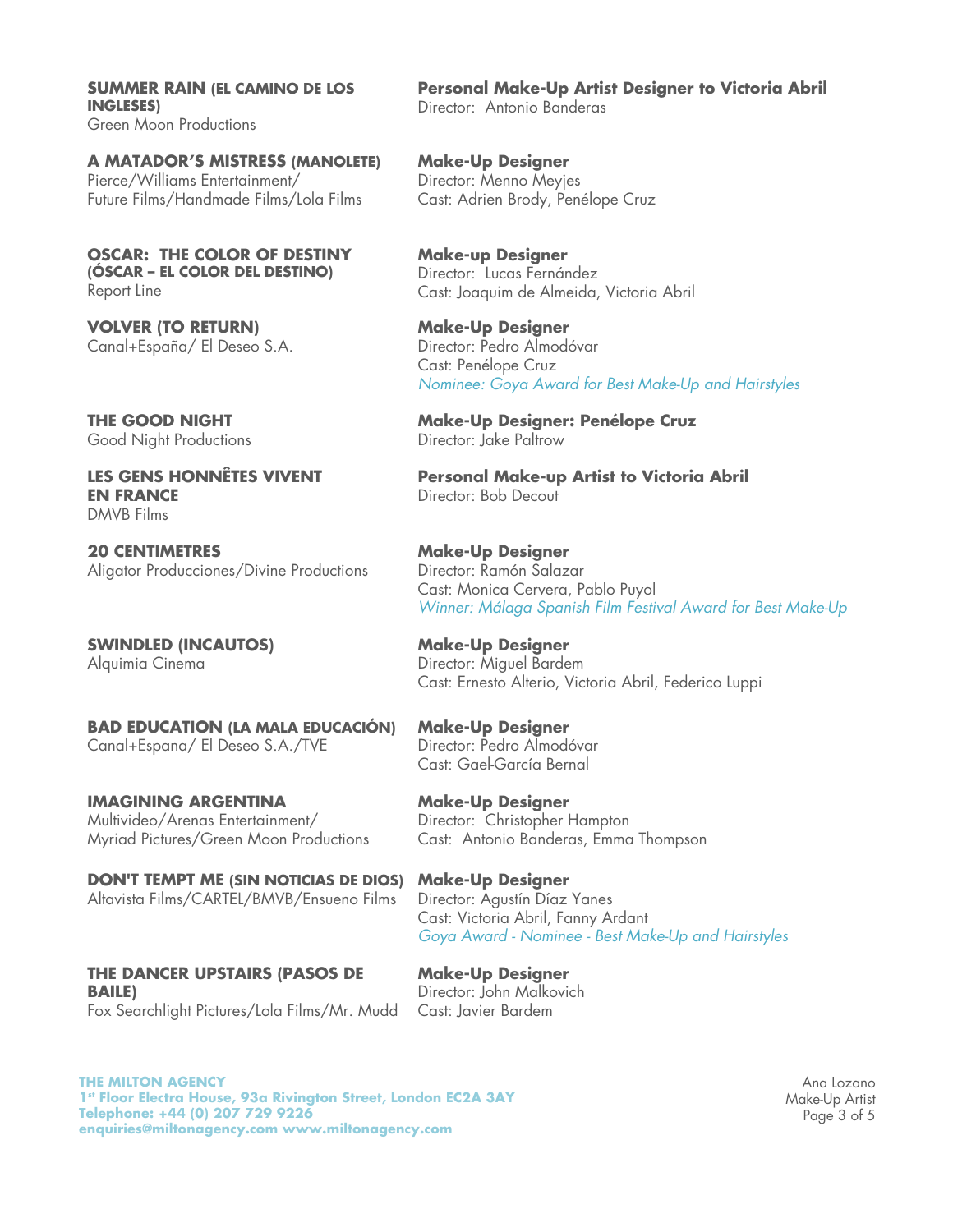**BEFORE NIGHT FALLS (ANTES QUE ANOCHEZCA)** El Mar Pictures/Grandview Pictures

**101 REYKJAVÍK** Blueeyes Productions

**JEALOUSY (CELOS)** Mongrel Media

**MON PÉRE, MA MÉRE, MES FRÉRES ET MES SOEURS**  Canal/CARTEL/Flamenco Films

**BETWEEN YOUR LEGS (ENTRE LAS PIERNAS)**  Bocaboca Producciones/Aurum Producciones

**LA MIRADA DEL OTRO (THE NAKED EYE) Make-Up Designer** Lola Films

**LA FEMME DU COSMONAUTE**  Biz Films

**BEYOND THE GARDEN** Canal + España/Lolafilms

**NOBODY WILL TALK ABOUT US WHEN WE ARE DEAD** Canal+Espana/CARTEL/Flamenco Films

**ÁFRICA** Bocaboca Producciones

**FREEDOMFIGHTERS (LIBERTARIAS)** Academy Pictures/Canal+Espana/ Lolafilms/Era

**KIKA**  El Deseo S.A./CiBy 2000

**HIGH HEELS (TACONES LEJANOS)** Canal+El Deseo S.A./CiBy 2000/TF1 Films

**Make-Up Designer** Director: Julian Schnabel Cast: Javier Bardem, Johnny Depp, Sean Penn

**Personal Make-Up artist to Victoria Abril** Director: Baltasar Kormákur

**Department Head and Make-Up Designer** Director: Vicente Aranda Cast: Aitana Sanchez-Gijon, Daniel Gimenez Cacho

**Department Head and Make-Up Designer** Director: Charlotte de Turckheim Cast: Victoria Abril, Charlotte de Turckheim, Alain Bashung

**Department Head and Make-Up Designer** Director: Manuel Gómez Pereira Cast: Javier Bardem, Victoria Abril

Director: Vicente Aranda Cast: Laura Morante, Jose Coronado, Juanjo Puigcorbe

**Make-Up Designer** Director: Jacques Monnet Cast: Victoria Abril, Gerard Lanvin, Rossy de Palma

**Make-Up Designer** Director: Pedro Olea Cast: Concha Velasco, Manuel Bandera

**Make-Up Designer** Director: Agustín Díaz Yanes Cast: Victoria Abril, Pilar Bardem *Nominee: Goya Award for Best Make-Up and Hairstyles*

**Make-Up Designer** Director: Alfonso Ungria Cast: Elena Anaya

**Department Head and Make-Up Designer** Director: Vicente Aranda Cast: Ana Belen, Victoria Abril, Ariadna Gil *Nominee: Goya Award for Best Make-Up and Hairstyles*

**Make-Up Assistant** Director: Pedro Almodovar

**Make-Up Assistant** Director: Pedro Almodovar

**THE MILTON AGENCY 1st Floor Electra House, 93a Rivington Street, London EC2A 3AY Telephone: +44 (0) 207 729 9226 enquiries@miltonagency.com www.miltonagency.com**

Ana Lozano Make-Up Artist Page 4 of 5